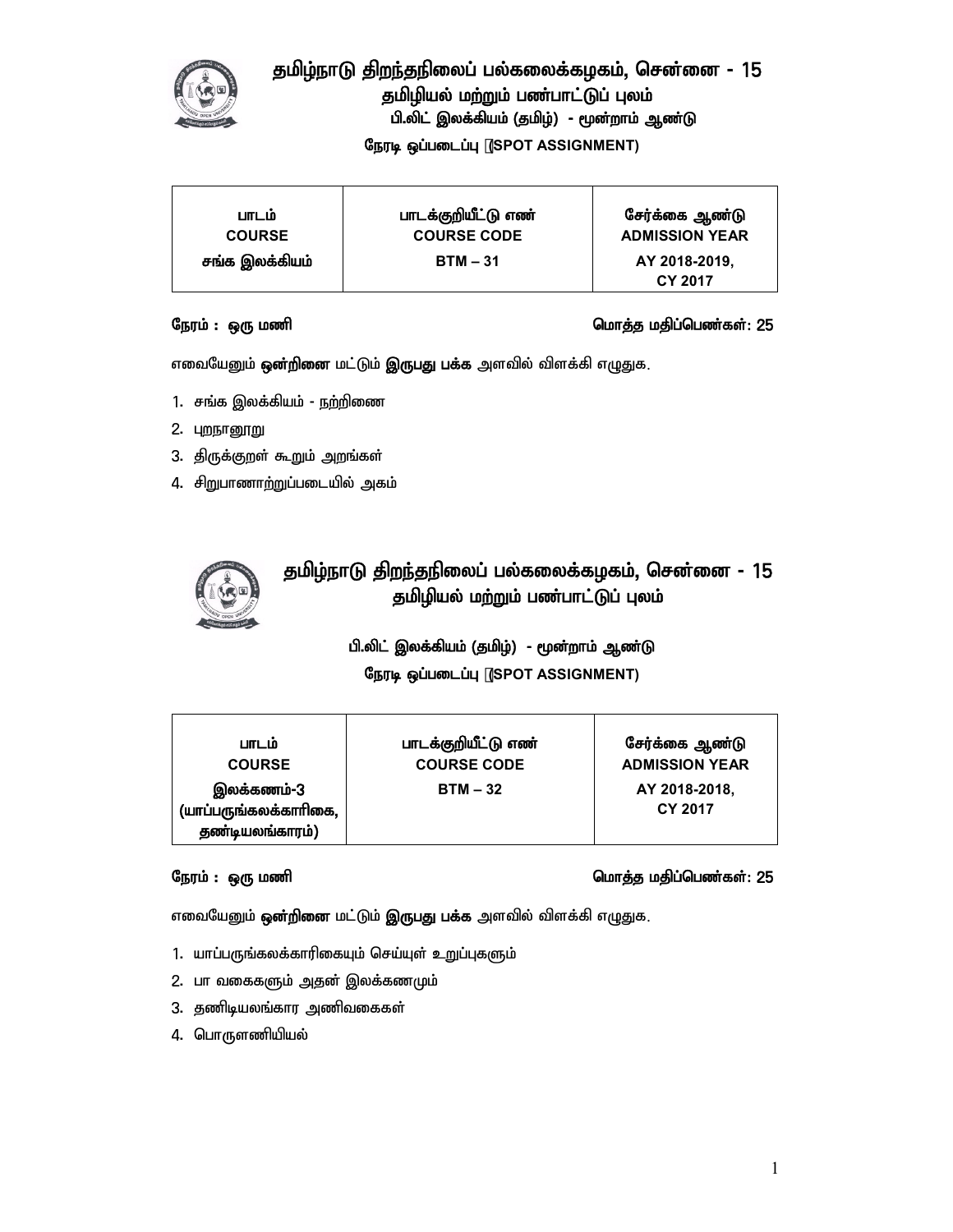

# தமிழ்நாடு திறந்தநிலைப் பல்கலைக்கழகம், சென்னை - 15 தமிழியல் மற்றும் பண்பாட்டுப் புலம்

## பி.லிட் இலக்கியம் (தமிழ்) - மூன்றாம் ஆண்டு

நேரடி ஒப்படைப்பு (SPOT ASSIGNMENT)

| பாடம்                                            | பாடக்குறியீட்டு எண் | சேர்க்கை ஆண்டு                  |
|--------------------------------------------------|---------------------|---------------------------------|
| <b>COURSE</b>                                    | <b>COURSE CODE</b>  | <b>ADMISSION YEAR</b>           |
| தமிழ் மொழி வரலாறும்<br>தமிழ் இலக்கிய<br>வரலாறும் | $BTM - 33$          | AY 2018-2019,<br><b>CY 2017</b> |

## Neuk; : xU kzp nkhj;j kjpg;ngz;fs;**:** 25

எவையேனும் **ஒன்றினை** மட்டும் **இருபது பக்க** அளவில் விளக்கி எழுதுக.

- 1. பழங்காலத் தமிழ்
- 2. தமிழின் கிளை மொழிகளும், தமிழில் பிறமொழிக் கலப்பும்
- 3. தமிழில் நீதி இலக்கியங்கள்
- 4. தற்கால இலக்கிய வகைகள்



# தமிழ்நாடு திறந்தநிலைப் பல்கலைக்கழகம், சென்னை - 15 தமிழியல் மற்றும் பண்பாட்டுப் புலம்

பி.லிட் இலக்கியம் (தமிழ்) - மூன்றாம் ஆண்டு **நேரடி ஒப்படைப்பு (SPOT ASSIGNMENT)** 

| பாடம்                                      | பாடக்குறியீட்டு எண் | சேர்க்கை ஆண்டு          |
|--------------------------------------------|---------------------|-------------------------|
| <b>COURSE</b>                              | <b>COURSE CODE</b>  | <b>ADMISSION YEAR</b>   |
| இலக்கியத் திறனாய்வும்<br>படைப்பிலக்கியமும் | $BTM - 34$          | AY 2018-2019<br>CY 2017 |

### Neuk; : xU kzp nkhj;j kjpg;ngz;fs;**:** 25

எவையேனும் **ஒன்றினை** மட்டும் **இருபது பக்க** அளவில் விளக்கி எழுதுக.

- 1. இலக்கியக் வகைகள்
- 2. திறனாய்வின் பணிகள்
- 3. இலக்கியமும் பிற துறைகளும்
- 4. சமகாலச் சூழலை மையப்படுத்தி திரைக்கதை ஒன்றினைப் படைக்கவும்,